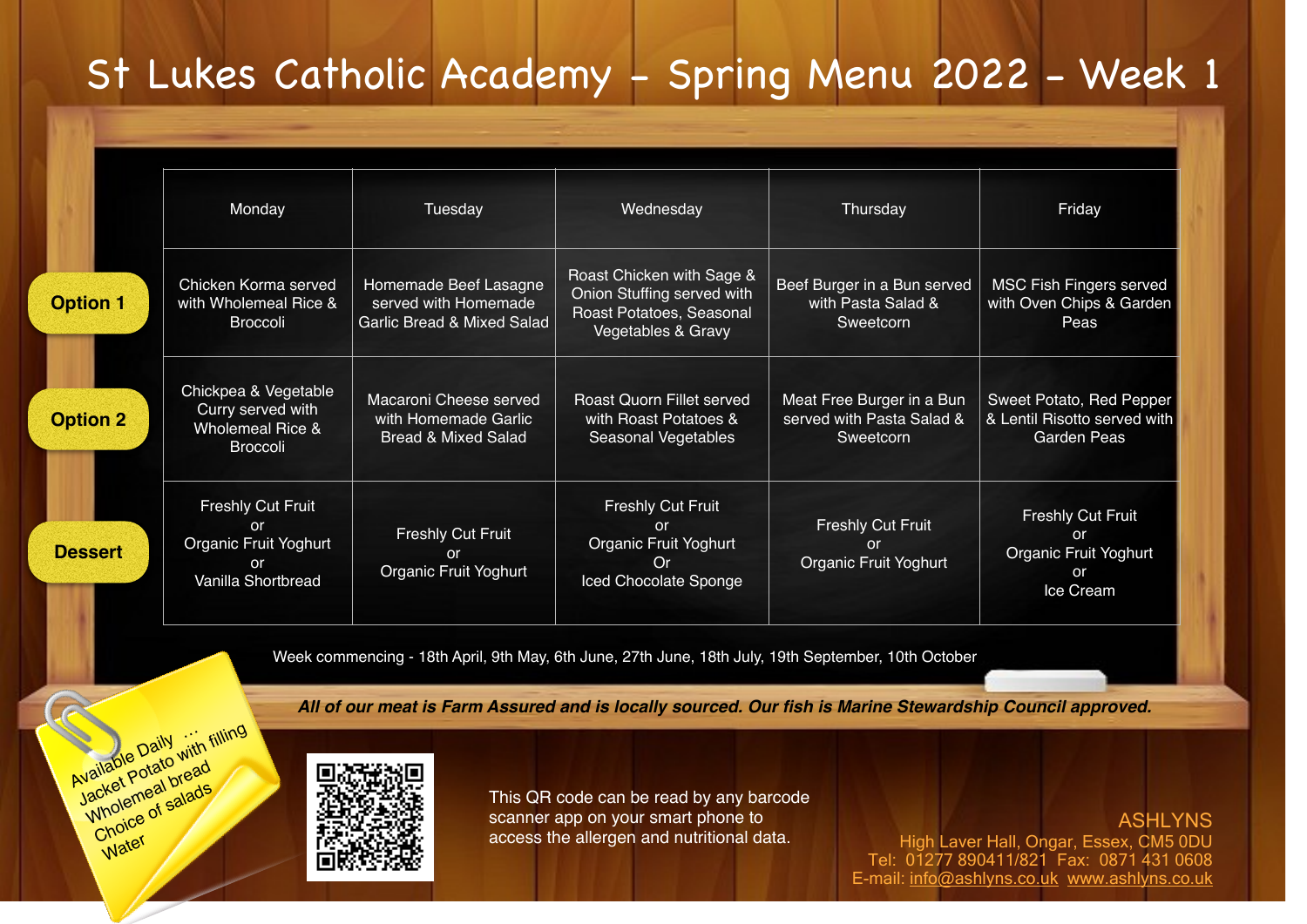## St Lukes Catholic Academy- Spring Menu 2022 - Week 2

|                 | Monday                                                                                                           | Tuesday                                                                      | Wednesday                                                                                                | Thursday                                                                         | Friday                                                                                               |
|-----------------|------------------------------------------------------------------------------------------------------------------|------------------------------------------------------------------------------|----------------------------------------------------------------------------------------------------------|----------------------------------------------------------------------------------|------------------------------------------------------------------------------------------------------|
| <b>Option 1</b> | Ashlyns Pork Sausage<br>Hot Dog served with<br>Chunky Potato Wedges &<br><b>Mixed Salad</b>                      | Beef Bolognaise served<br>with Pasta Quills &<br>Sweetcorn                   | Roast Loin of Pork served<br>with New Potatoes,<br>Seasonal vegetables &<br>Gravy                        | <b>BBQ Chicken Thighs</b><br>Served with<br><b>Wholemeal Rice &amp; Broccoli</b> | <b>MSC Battered Cod</b><br>served with Oven Chips &<br>Peas                                          |
| <b>Option 2</b> | Quorn Sausage in a Roll<br>served with chunky Potato<br>Wedges & Mixed Salad                                     | Vegetable & Red Lentil<br>Bolognaise served with<br>Pasta Quills & sweetcorn | Quorn Mince in a Yorkshire<br>Pudding served with<br>Seasonal Vegetables &<br>Gravy                      | <b>BBQ Boston Beans served</b><br>with Wholemeal Rice &<br><b>Broccoli</b>       | Caremelised Red Onion,<br>Cheese & Cherry Tomato<br>Tart served with Oven<br><b>Chips &amp; Peas</b> |
| <b>Dessert</b>  | <b>Freshly Cut Fruit</b><br>or<br>Organic Fruit Yoghurt<br><b>or</b><br><b>Reduced Sugar Chocolate</b><br>Cookie | <b>Freshly Cut Fruit</b><br>$\alpha$<br>Organic Fruit Yoghurt                | Freshly Cut Fruit<br>or<br>Organic Fruit Yoghurt<br><b>or</b><br>Iced Apple Sponge                       | <b>Freshly Cut Fruit</b><br>or<br>Organic Fruit Yoghurt                          | <b>Freshly Cut Fruit</b><br><b>or</b><br><b>Organic Fruit Yoghurt</b><br>or<br>Ice Cream             |
|                 |                                                                                                                  |                                                                              | Week commencing - 25th April, 16th May, 13th June, 4th July, 5th September, 26th September, 17th October |                                                                                  |                                                                                                      |

*All of our meat is Farm Assured and is locally sourced. Our fish is Marine Stewardship Council approved.*



Available Daily<br>Available Potato with filling<br>Jacket Potato bread Wholemeal bread Choice of salads

Water

This QR code can be read by any barcode scanner app on your smart phone to access the allergen and nutritional data.

ASHLYNS High Laver Hall, Ongar, Essex, CM5 0DU Tel: 01277 890411/821 Fax: 0871 431 0608 E-mail: [info@ashlyns.co.uk](mailto:info@ashlyns.co.uk) [www.ashlyns.co.uk](http://www.ashlyns.co.uk)